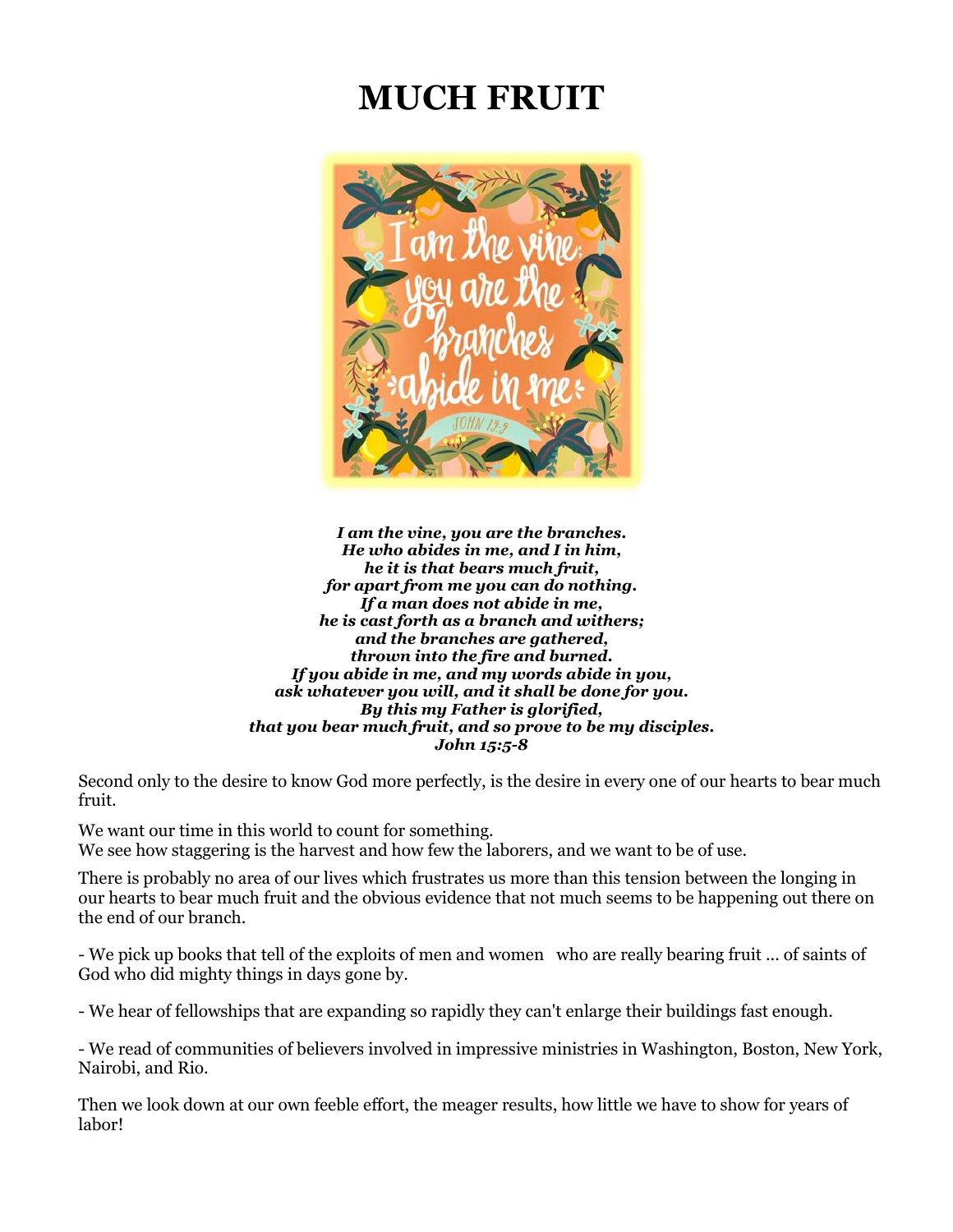Jesus promised that if we abide in Him and His words abide in us we will bear much fruit. But, He never promised that this much fruit, which we absolutely will bear, would bring us any glory. He said the fruit will glorify the Father. There will be much fruit and it will prove our discipleship to Jesus.

*But the glory - all of it - will go to the Father*

- The grain of wheat falls into the ground and dies and bears much fruit.
- The Lamb of God goes to the cross and dies and bears much fruit.
- The followers of the Lamb bear much fruit ...exactly as He did.

Our frustration is not because there is no fruit, our frustration is that we have allowed our hearts to *be deceived into confusing fruit with glory*. We don't seem to think there's any fruit coming unless we hear the bands playing and the crowds roar as we make our spiritual touchdowns. But the fruit that abides never comes that way.

#### **- Fruit that abides is mysteriously stripped of all human glory.**

If the same standards had been applied to Jesus as are used to evaluate people's worth in most present-day Christian literature, Jesus would have been a dismal failure. What do you think Jesus looked like when they dragged Him before the chief priests and the elders of Israel? Thirty-three years of obedience to God and what is there to show for it? - Absolutely nothing!

They march Him in front of Pilate. "Are you the King of the Jews? Who are you? Why are these people so hell-bent on killing you? ...What's the matter? Can't you talk? Don't you realize I have the power to have you crucified or to release you?" They drag Him on to Herod the real Jewish king. "At long last we meet! I've heard about you. Well, let's see what you can do. Ha, just as I thought, you're a loser. You can't even talk!"

There isn't a TV preacher in the country who would have had Jesus on his show that night. What kind of testimony could He have given? Where was His fruit?

His fruit, which will one day cover the earth with the knowledge of the glory of the Lord as the waters cover the sea, was hidden in that bruised bleeding body which was soon to die and would only begin to come forth when He did die. Note well, Jesus never worried about how much fruit He was bearing because He was absolutely confident that fruit would come, and that nothing could prevent it. Jesus concerned Himself with two things as far as His ministry to men was concerned:

### **1. Touching human lives with the mercy of God.**

### **2. Getting to His cross...** *that's all.*

Jesus didn't waste time building an organization, writing books, revolutionizing the Roman government, or reforming Israel's stagnant institutions. Jesus never sought publicity as a means of bearing fruit. He avoided it like the plague. Jesus never begged for money as a means of "expanding His outreach." He stuck to two things:

- 1. Touching lives with the mercy of God.
- 2. Getting to His Cross.

# *At that very hour some Pharisees came, and said to him, "Get away from here, for Herod wants to kill you." And he said to them, "go and tell that fox,*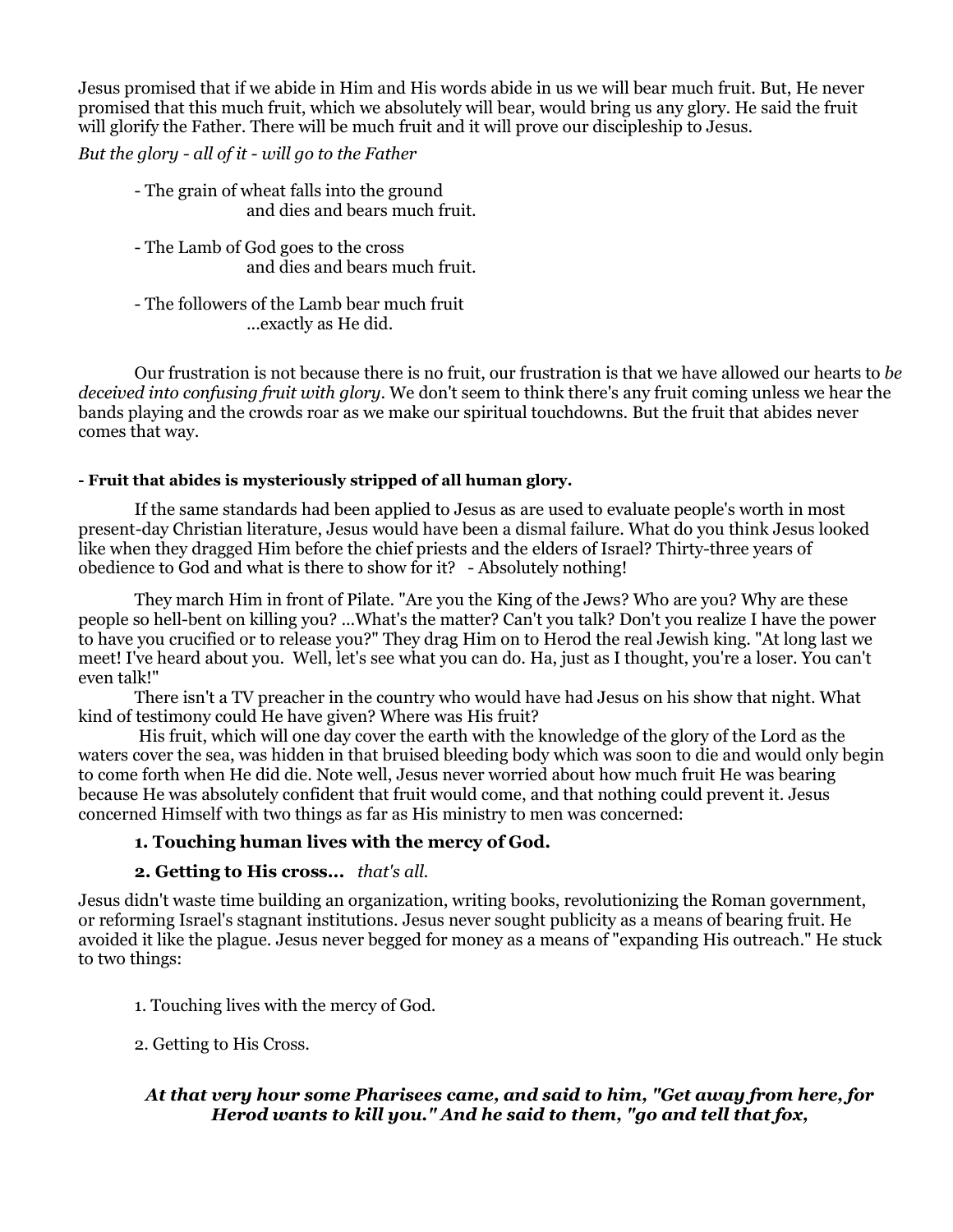#### *'Behold, I cast out demons and perform cures today and tomorrow, and the third day I finish my course. Nevertheless, I must go on my way*

#### *today and tomorrow and the day following; for it cannot be that a prophet should perish away from Jerusalem."' Luke 13:31-33*

There it is clearly stated.

#### *"Go tell that fox what I'm doing. He'll never stop me. Today and tomorrow I cast out demons and perform cures. The third day I go to Jerusalem to lay down my life."*

*You want to bear fruit?... This is all you have to do:*

- Abide in Jesus and let Him abide in you ... as you touch lives with the mercy of God.

- Abide in Jesus and let Him abide in you ... as you go to your cross.

#### *"If any man would come after me, let him deny himself, take up his cross, daily, and follow me."*

Many of us seem to think that to deny ourselves is some morbid negative thing, like giving up cherry pie. *To deny ourselves is positive.* It's doing what Jesus did --- denying ourselves in favor of

the oppressed, the hungry,

the poor.

Yes, and our own neglected families ... to deny ourselves in order that we may touch their lives with *the mercy of God.*

And to take up our cross and follow Jesus means that we start heading with Jesus to a Calvary of our own.

- Touch other lives with the mercy of God.

- Head for a Calvary of our own.

If we will settle for these two things and forget all the fancy stuff, we will bear much fruit.

1. Touching lives with the mercy of God.

*Is not this the fast that I choose; to loose the bonds of wickedness, to undo the thongs of the yoke, to let the oppressed go free, and to break every yoke? Is it not to share your bread with the hungry, and bring the homeless poor into your house; when you see the naked, to cover him, and not to hide yourself from your own flesh? Then shall your light break forth like the dawn, and your healing shall spring up speedily; your righteousness shall go before you, the glory of the Lord shall be your rear guard.*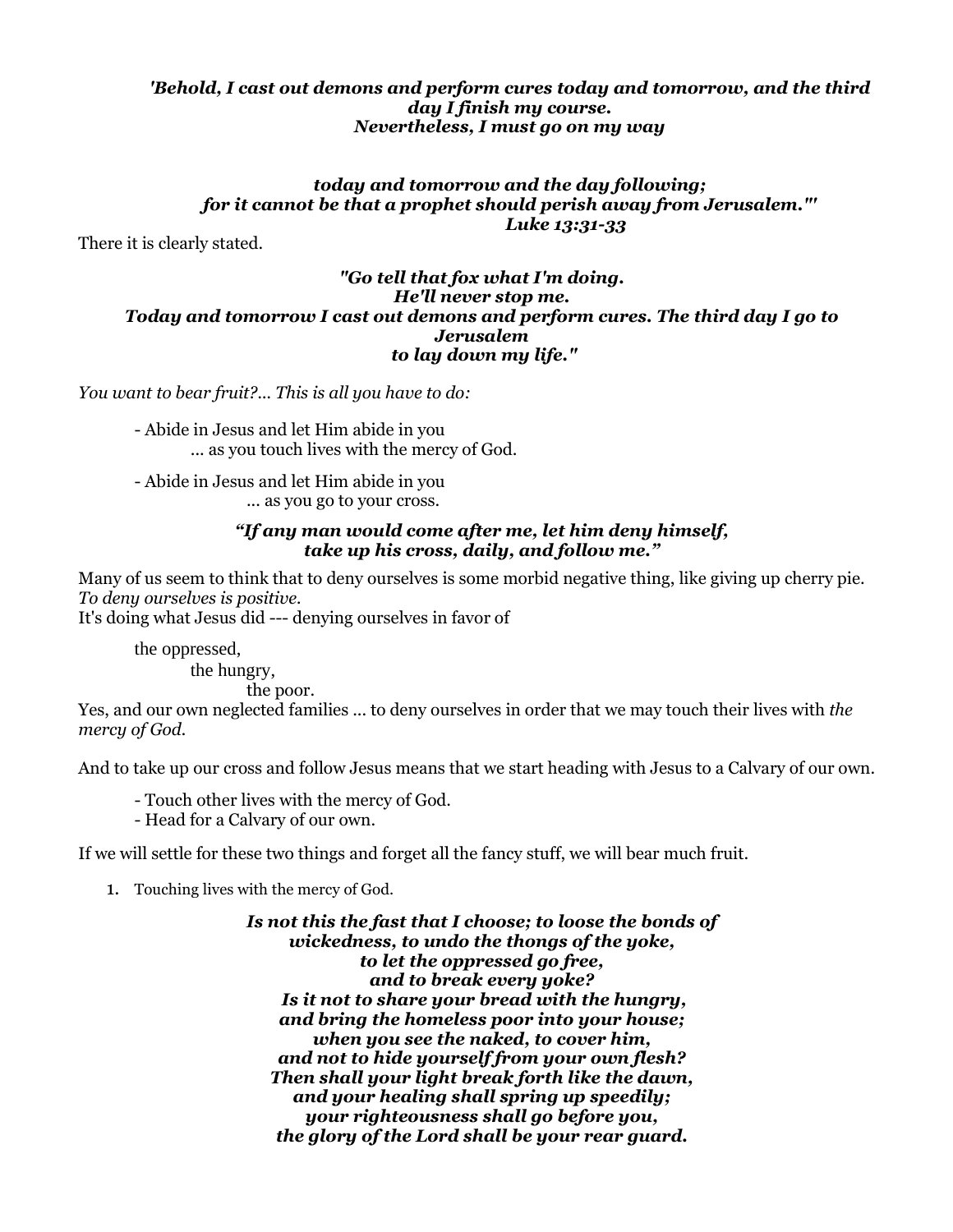*Then you shall call, and the Lord will answer; you shall cry, and he will say, Here I am. If you take away from the midst of you the yoke, the pointing of the finger, and speaking wickedness, If you pour yourself out for the hungry and satisfy the desire of the afflicted, then shall your light rise in the darkness and your gloom be as the noonday. And the Lord will guide you continually, and satisfy your desire with good things, and make your bones strong; and you shall be like a watered garden, like a spring of water, whose waters fail not. And your ancient ruins shall be rebuilt; you shall raise up the foundations of many generations; you shall be called the repairer of the breach, the restorer of streets to dwell in. Isaiah 58:6-12*

*Stop trying* to count how many souls you think you've saved. *Stop worrying* about how much you're getting done. *Forget about* what your ministry looks like

- to Herod,
- or Pilate,
- or John the Baptist,
- or your best friend,
- or your worst enemy,

*and concentrate on what the Spirit singles out here in Isaiah.*

The oppressed,

the hungry,

the poor,

your own neglected flesh--meaning your own family.

How different from the currently popular theories about fruit bearing ... where they would have us learning how to reach executives for Christ, how to find and win the leaders (then everyone else will follow). Nowhere in scriptures are we told to go after the big fish and let the little fish follow. Always we are told to concentrate on the little fish -- the very ones whom this world counts as nothing.

# *"Go to the lost sheep of the house of Israel."*

Good brothers and sisters will accuse you of wasting time when you take this route, just as John the Baptist questioned Jesus, "Is that all you're ever going to do? Mess around with the nobodies?"

*"Are you the one who is to come or do we look for another?"*

But if we are going to abide in Jesus --- really abide --- and have Him abiding in us, we have no choice but to be about His business among the poor and the maimed and the halt and the blind.

Perhaps a reader is worried about the executives. The executives, my friend, have good noses. They can always smell when there is something good around. And they have mobility - they know how to get to the good stuff. Jesus didn't chase Nicodemus all over Jerusalem trying to reach an executive for Christ. Nicodemus came to Jesus while Jesus sought the lost sheep ... and those executives who are for real will gladly forsake all to follow Jesus just like every other disciple.

2. If we are going to bear much fruit we are going to daily move toward **our own Calvary.**